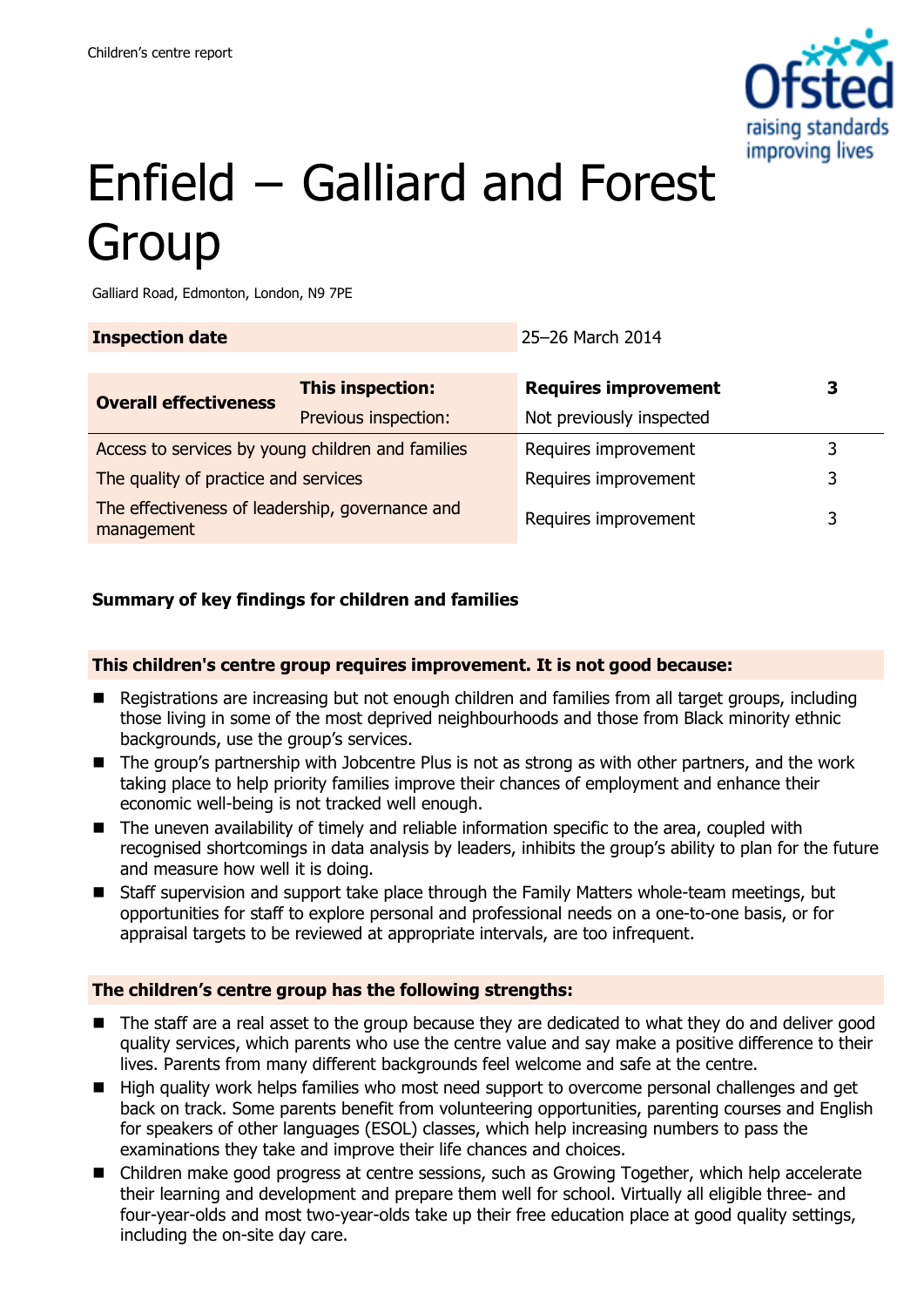#### **Information about this inspection**

The inspection of this children's centre was carried out under Part 3A of the Childcare Act 2006 as amended by the Apprenticeships, Skills, Children and Learning Act 2009. The centres that form part of this children's centre group are Galliard and Forest Children's Centres.

This inspection was carried out by three Additional Inspectors.

The inspectors held meetings with the centre manager, the headteacher of the co-located school, centre staff, local authority officers, partners, parents, centre users and members of the governing body and the group's advisory board.

The inspectors visited a number of activities held at both centres, one jointly with staff.

They observed the centres' work, and looked at a wide range of relevant documentation.

#### **Inspection team**

Christine Field, Lead Inspector **Additional inspector** 

Jamie Hussen **Additional inspector** Additional inspector

Sarah Mc Dermott **Additional inspector**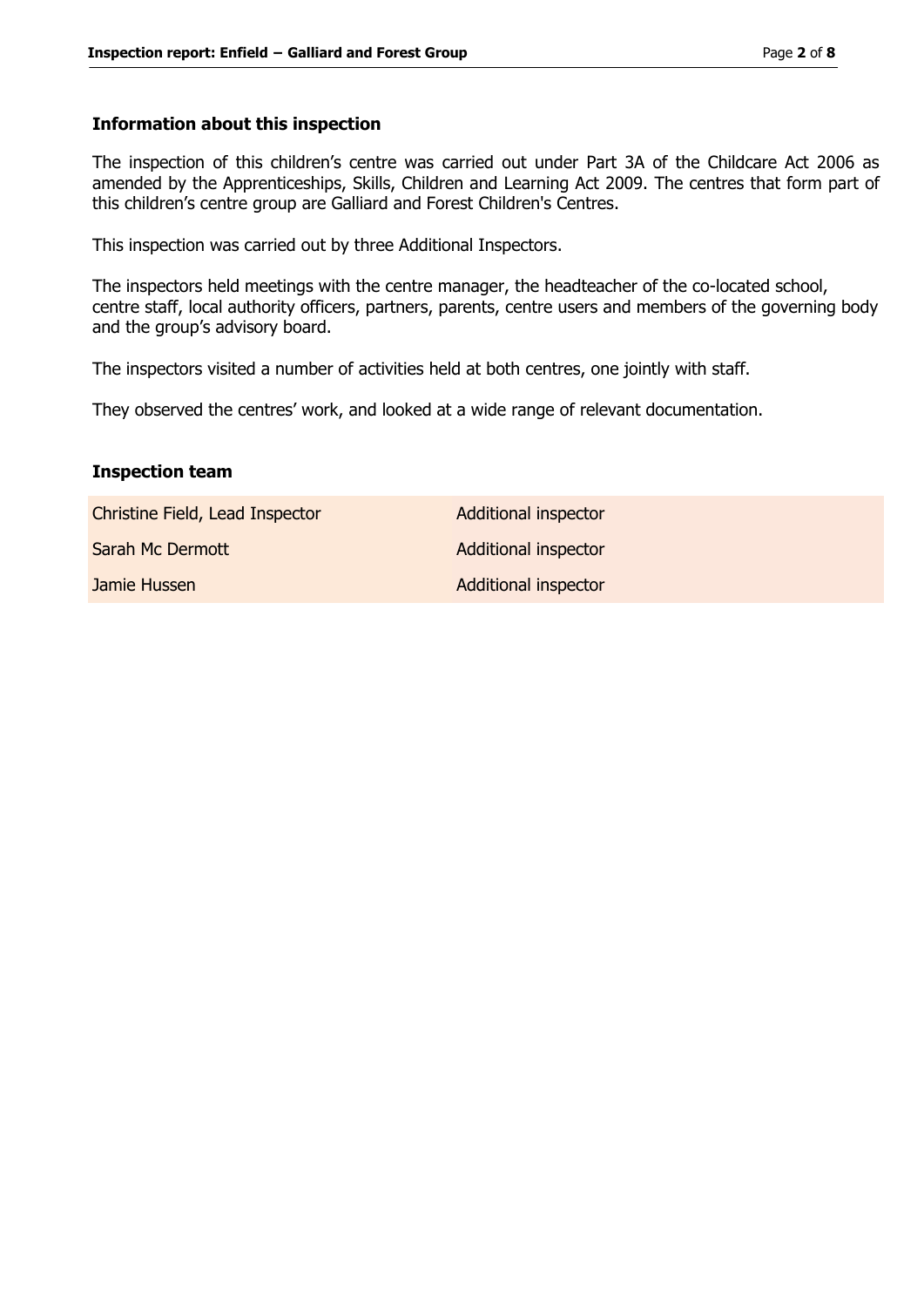### **Full report**

#### **Information about the centre group**

Galliard and Forest Children's Centres form this group, which is located in the east of the London borough of Enfield. The children's centres have been working in a cluster partnership since 2009. Services to meet the group's core purpose run from both centres and from clinics and libraries in the group's reach area.

Galliard Children's Centre is based on the same site as Galliard Primary School, which is subject to separate inspection arrangements. Galliard Children's Centre is considered to be the main hub of the group, and Forest Children's Centre is the satellite, located in Tramway Christian Fellowship Church. The centre manager oversees the group and a team of staff who work across the area. The governing body of the school has management responsibility for the group under a service level agreement with the local authority. An advisory board is in place to assist in governance.

A total of 1,930 children under five years of age live in the reach area. The area is socially and economically mixed; over 56% of the families are from minority ethnic groups, predominantly of Black and African heritage. Mobility in the area is high because a significant number of families are housed in temporary accommodation. Some 30% of children are assessed as living in income deprived homes. Children's attainment on entry to early years provision is below the level expected for their age.

Target groups have been identified as: families living in the most deprived areas; children and families from Black minority ethnic backgrounds; vulnerable two-year-olds eligible for Terrific Twos funding; and very vulnerable children and families assessed through the single point of entry (SPOE) which is the procedure multi-agency professionals use as part of the early intervention and/or prevention approach to meeting priority children and family needs.

Forest Children's Centre was inspected in January 2012 as a standalone centre, Galliard Early Years Day Care Provision was inspected in June 2008, Galliard Primary School was inspected in September 2009 and Forest Children's Centre Community provision was inspected in January 2012. All of these reports are available at www.ofsted.gov.uk

#### **What does the centre group need to do to improve further?**

- Ensure that at least the large majority of the group's assessed target children and families regularly use its services.
- Strengthen the partnership with Jobcentre Plus and move forward together in establishing a comprehensive way of checking on how well parents of young children living in the reach area who use this service meet their personal goals and of establishing what progress they make in improving their employability and economic well-being
- With the local authority, move swiftly to ensure that reliable data specific to the area and other information are available at the right time to enable the group to establish robust improvement planning, rigorous performance monitoring and precise target setting to secure good overall effectiveness.
- **E** Ensure that staff support and supervision arrangements link more closely to training and appraisal and offer individuals regular opportunities to discuss family support work, take stock of any matters arising and explore their own well-being, and make sure that significant information is rigorously recorded.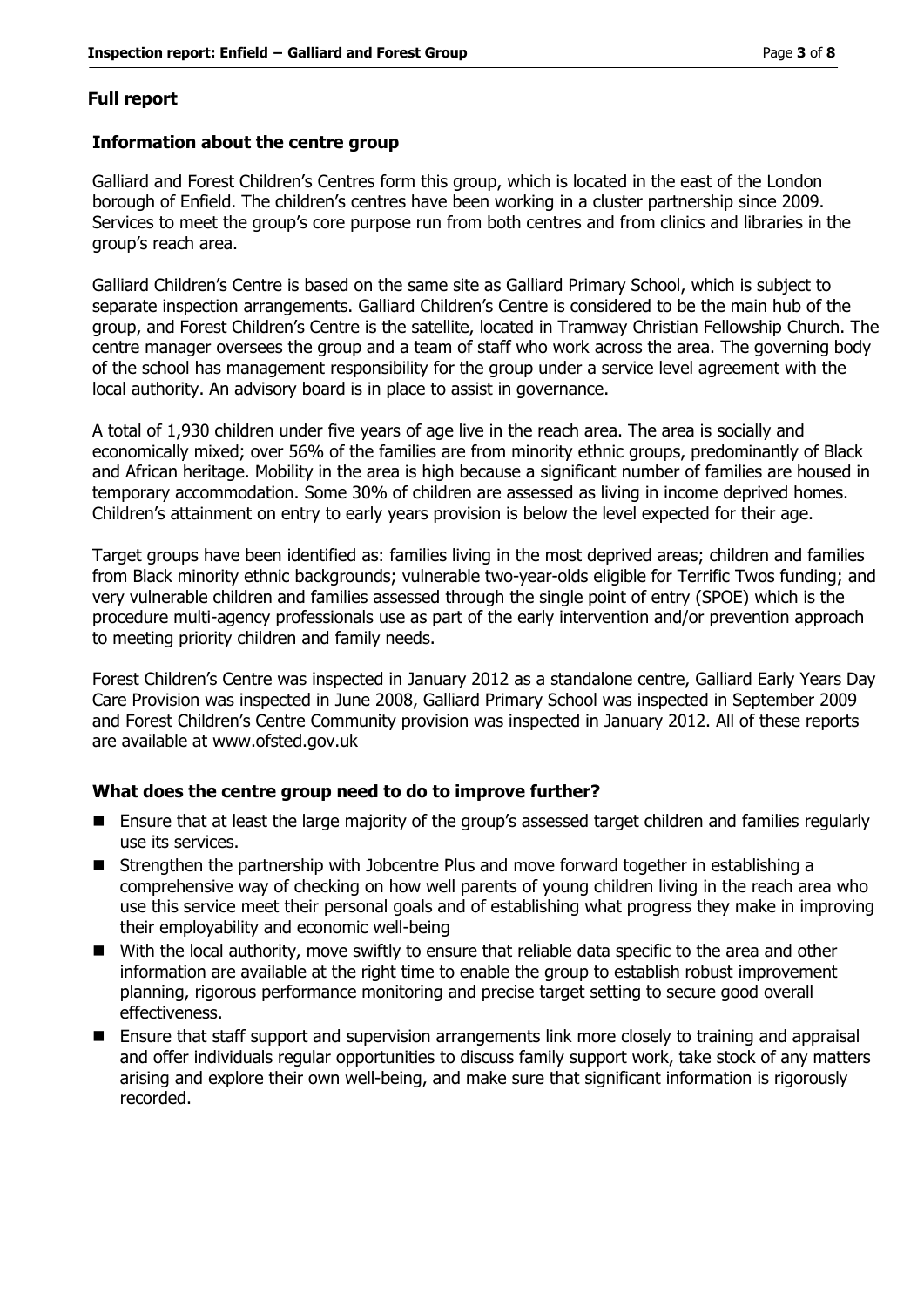### **Inspection judgements**

#### **Access to services by young children and families** Requires improvement

- Most children and families are known to the two centres, and the majority are registered with them. This has been achieved by strong partnership work between the centre group and its partners. However, at 51%, the proportion of children living in the most deprived areas who use services regularly is not good enough. Additionally, the centre has yet to specifically target an increase in access of children from Black minority families, which currently stands at 40%.
- Health partners are sharing live birth data which staff follow up, for example by inviting parents to the new parents' group. Outreach workers have a good understanding of community needs and, by attending local clinics, are in contact with the large majority of pregnant teenagers.
- At 72%, the take up of additional services offered by the group to particularly vulnerable children and families identified through the SPOE process is positive.
- The vast majority (95%) of eligible three- and four-year-olds are in receipt of free education in good or better quality settings. The group is effective in helping parents of four out of five disadvantaged two-year-olds to take up their free entitlement to early education, and tracking shows that most learn successfully and get off to a good start when they transfer to school.
- The group has recently extended its marketing activities by posting fliers through doors, giving out information in supermarkets and displaying information in community venues, in order to increase local awareness of what is on offer, but it is too early to see the impact of this work.

#### **The quality of practice and services** Requires improvement

- Although the range of services is generally of good quality, improvements are required to ensure that more children and families use them, especially those from target groups. Not enough focus is being given to tracking the impact of some services, such as those provided by Jobcentre Plus, on reducing inequalities and improving parents' life chances and choices.
- The group is proactive in helping a high number of families who experience complex challenges in their lives to move forward. Case studies are exceptionally well presented and clearly show the progress made by families as a result of the staff's well-targeted interventions. Early-help procedures are well understood and used effectively to respond to a range of needs, and keep children well protected.
- **Positive parenting programmes, first aid courses and the home visits undertaken by staff have a** tangible impact on parents' ability to support their children's well-being. Sessions such as the baby group enable parents to enjoy time with their babies, whilst groups such as Talkactivity help children with speech and language problems to benefit from early specialist support.
- Both centres provide healthy snacks during activities, to raise awareness about the importance of diet; and sessions delivered with partners, such as Physical Play and Jumping Beans, help to promote children's healthy weights. At over two thirds, the proportion of mothers breastfeeding at six to eight weeks is well above average. A new baby massage group is soon to start in order to support families in building strong and positive relationships.
- Following an opportunity to share best practice with an 'outstanding' children's centre, staff have developed better ways of involving parents in their children's learning and keeping a close eye on how well they are doing. Very effective use is made of tablet computers, for example in Growing Together sessions, to record children's experiences and then discuss with parents how they can plan next steps for learning at home through positive play. From a below-average start, the proportion of Reception-age children living in the reach area who achieve a good level of development is now above the local authority and national average.
- Parents benefit from a range of volunteering opportunities which enhance their workplace skills, and as a result some have moved into paid work. Well-attended English language classes for speakers of other languages (ESOL) held at Galliard have good retention and success rates, and help parents to progress from basic through to higher levels. Parents told inspectors that having a crèche available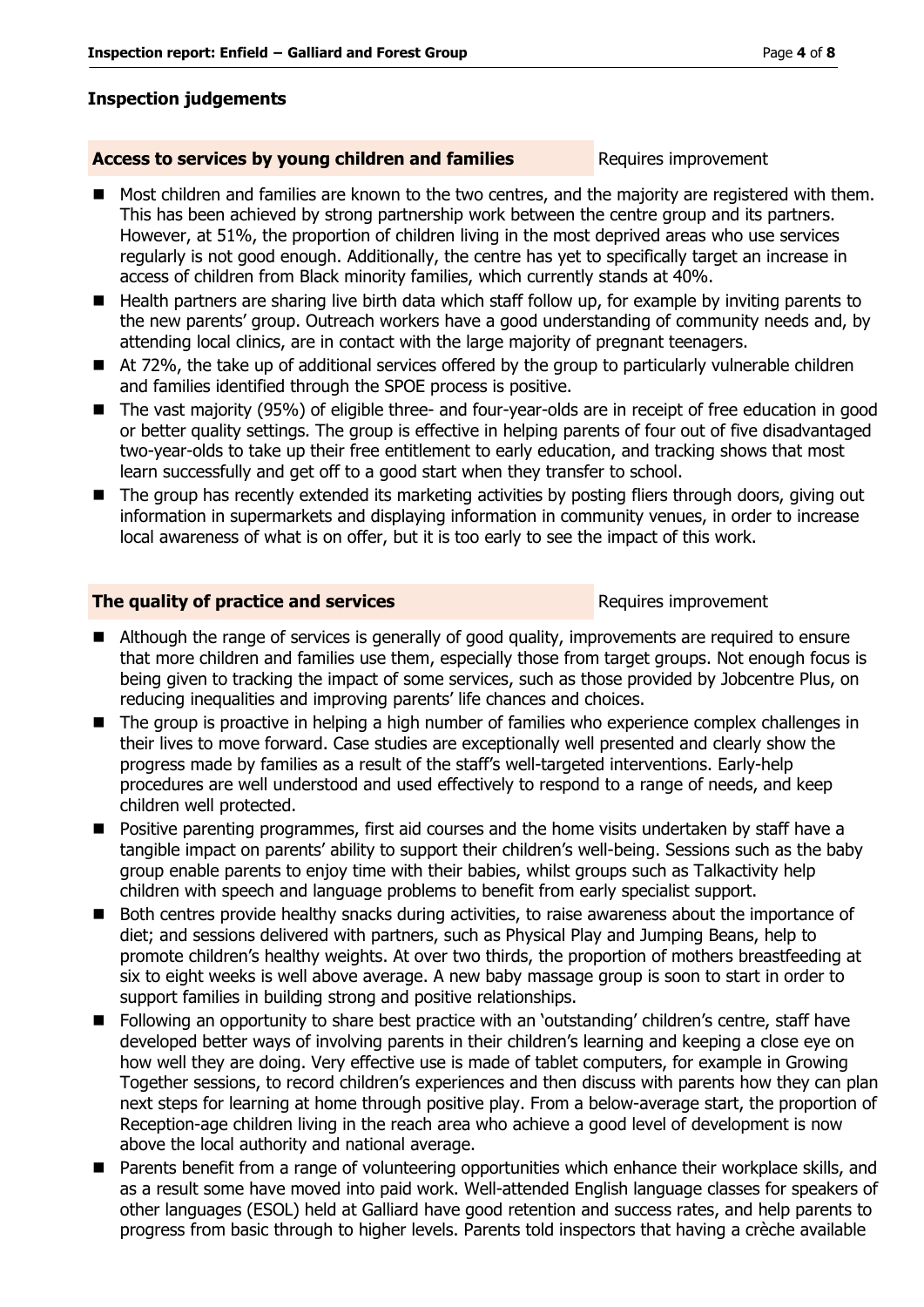enables them to concentrate and have 'me time'. One mother's view reflects those of many others, 'The sessions really help to build my confidence.'

■ The responses from the most recent user survey show a high level of satisfaction in the quality and range of services being provided.

#### **The effectiveness of leadership, governance and management**

Requires improvement

- Leadership and management require improvement because, despite strengths as reflected in the increasing registrations, good quality services and parents' high levels of satisfaction, managers are not adept at using data to inform the group's improvement or to set precise targets that those with accountability responsibilities can use to gauge its performance.
- The local authority keeps a close check on the budget and undertakes regular monitoring visits, but some of these are more rigorous than others. Significant ongoing changes in local authority personnel have meant that there are inconsistencies in both the approach to, and follow-up of, previous actions. In addition, managers find it difficult to keep a close eye on outcomes and impact because information is not always provided in a timely fashion
- The arrangements for staff appraisal and supervision are in place, but there is not enough formality in recording significant information on individual files; and although staff see value in the Family Matters meetings, which are useful to discuss family support work, they are not receiving regular enough opportunities to talk through things such as professional development requirements with their line manager.
- Governance is well established and the Chair of the Governing Body, who also chairs the advisory board, and the Vice Chair are well informed about the board's role and responsibilities. They have a realistic view of the group's strengths and priority areas for improvement. A parent co-chairs the advisory board and is ensuring that links with the parents' forum are strengthening. A breakfast forum meeting is being advertised for next month to build on this work.
- Safeguarding is central to all the group does, and practice, policies and procedures demonstrate this. Staff are quick to spot any concerns, such as substance misuse or domestic violence issues. All children in the local area who are subject to a child protection plan or the Common Assessment Framework are known about, and staff work closely with social care and health partners to give full support, through their active use of 'early help' procedures and good levels of participation at relevant meetings, to children in need including those who are looked after.
- The centres are well located in the heart of their communities and offer a warm and friendly welcome to all families, many of whom told inspectors how much they appreciate the inclusive ethos. Parents' views are regularly sought at the conclusion of sessions and courses; ideas to help shape services are written on leaves and tagged onto the 'tree', specifically put up for this purpose.
- Resources, including staff deployment, are used efficiently to meet an increasing number of young children and families' needs. An appropriate balance between bespoke services and those open to everyone is developing.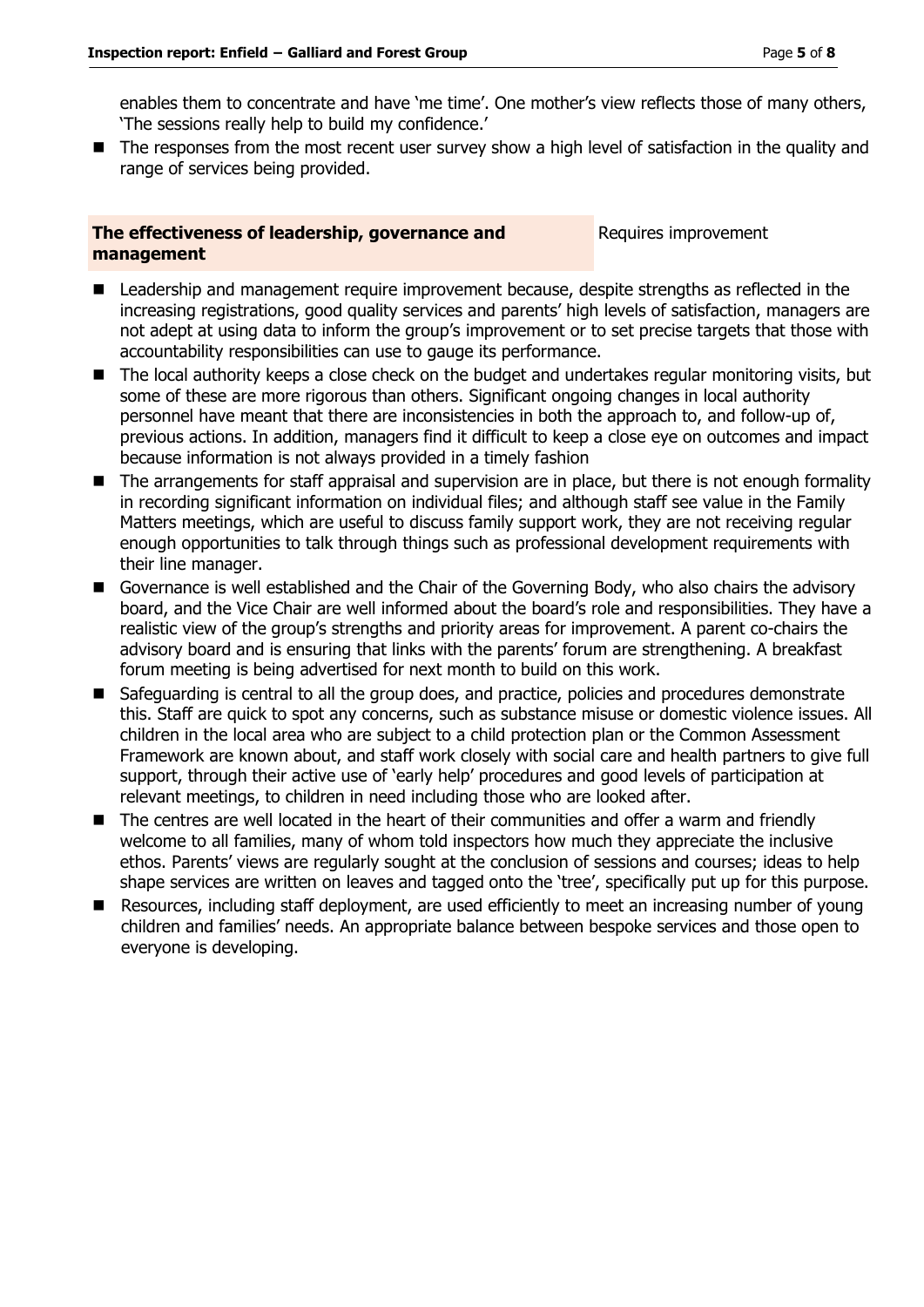# **What inspection judgements mean**

| Grade   | <b>Judgement</b>               | <b>Description</b>                                                                                                                                                                                   |
|---------|--------------------------------|------------------------------------------------------------------------------------------------------------------------------------------------------------------------------------------------------|
| Grade 1 | Outstanding                    | Practice consistently reflects the highest aspirations for children and<br>their families and as a result inequalities are reducing rapidly and gaps<br>are closing.                                 |
| Grade 2 | Good                           | Practice enables most children and their families to access good quality<br>services that improve children's wellbeing and achieve the stated<br>outcomes for families.                              |
| Grade 3 | <b>Requires</b><br>improvement | Performance is not as good as it might reasonably be expected to be in<br>one or more key areas.                                                                                                     |
| Grade 4 | Inadequate                     | The needs of children and families in its area are not being met and/or<br>the leaders and managers are not providing sufficient challenge to bring<br>about improvement to the quality of services. |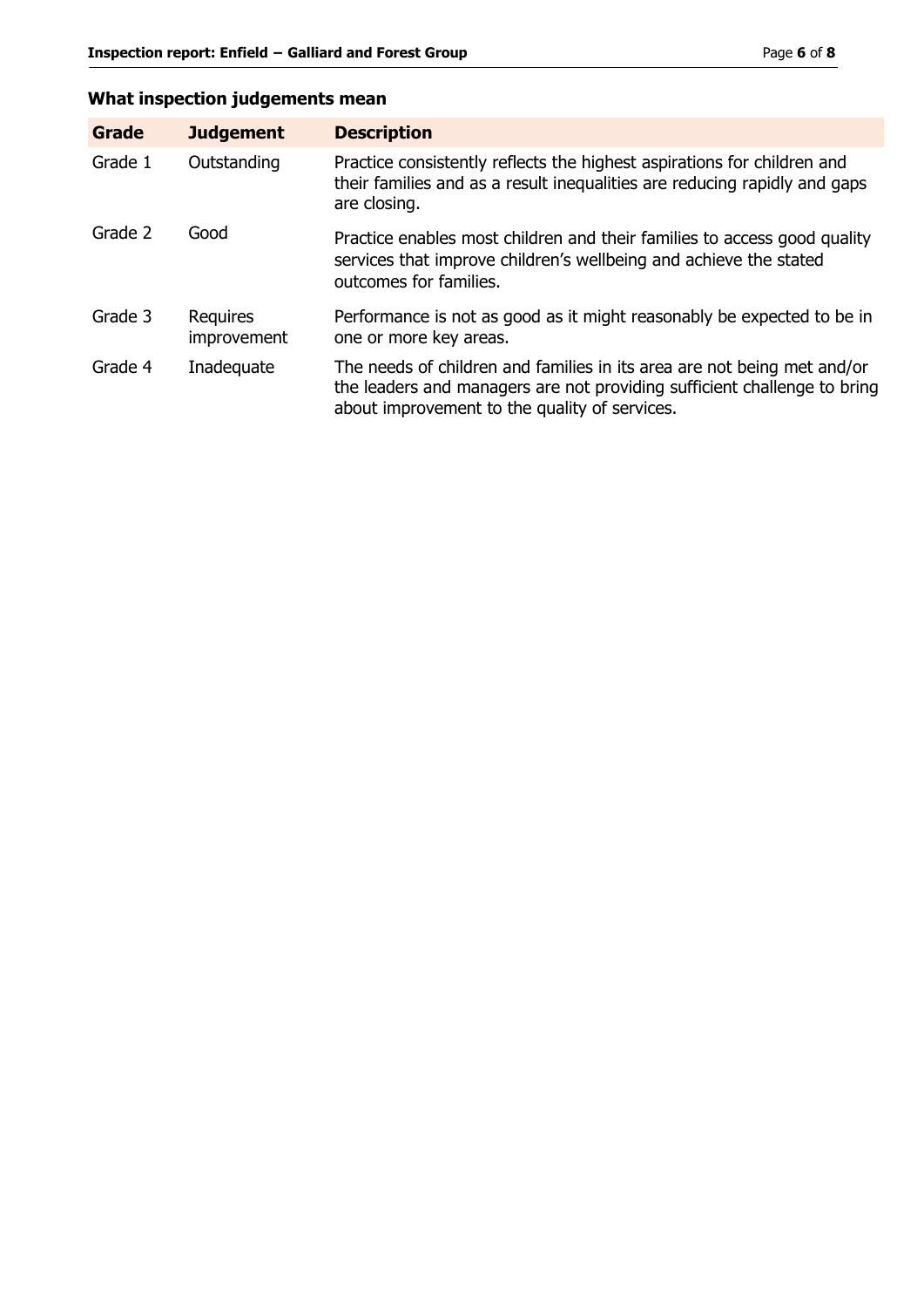# **Children's Centre Group details**

| Unique reference number  | 80138                                                                             |
|--------------------------|-----------------------------------------------------------------------------------|
| <b>Local authority</b>   | Enfield                                                                           |
| <b>Inspection number</b> | 424906                                                                            |
| <b>Managed by</b>        | The governing body of Galliard Primary School on behalf<br>of the local authority |

| <b>Approximate number of children under 1,930</b><br>five in the reach area |                                       |
|-----------------------------------------------------------------------------|---------------------------------------|
| <b>Group manager</b>                                                        | <b>Heather Allen</b>                  |
| Date of previous inspection                                                 | Not previously inspected as a group   |
| <b>Telephone number</b>                                                     | 020 8804 1818                         |
| <b>Email address</b>                                                        | heather.allen@galliard.enfield.sch.uk |

# **This group consists of the following children's centres:**

- 21233 Galliard
- $\blacksquare$  21197 Forest